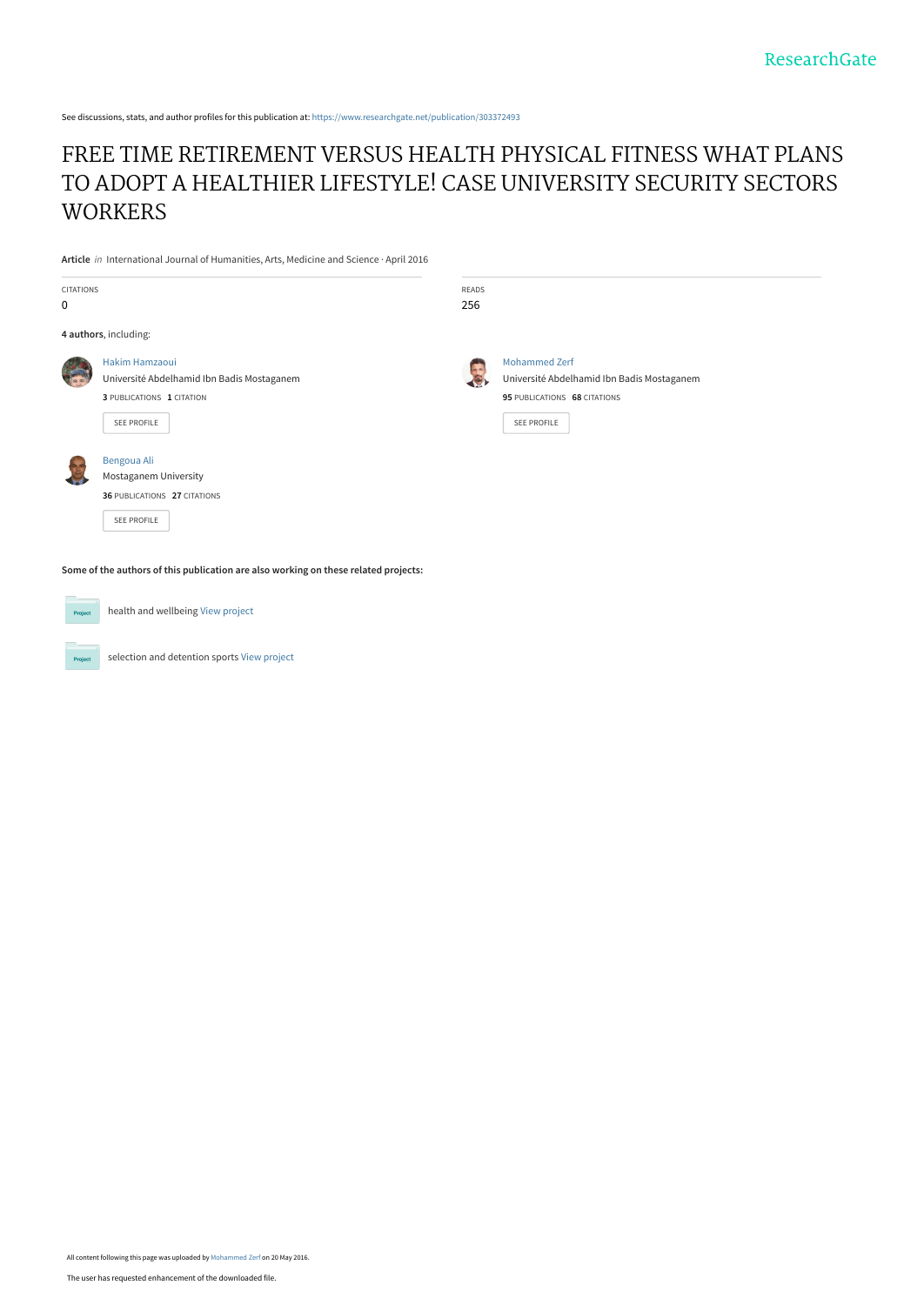

# **FREE TIME RETIREMENT VERSUS HEALTH PHYSICAL FITNESS WHAT PLANS TO ADOPT A HEALTHIER LIFESTYLE! CASE UNIVERSITY SECURITY SECTORS WORKERS**

## **HAKIM HAMZAOUI, LAKHDAR MESSALTI, ZERF MOHAMMED & BENGOUA ALI**

Physical Education Institute Laboratory OPAPS, University of Mostaganem, Mostaganem, Algeria

#### **ABSTRACT**

 The interplay between productivity and retirement life is central to many core issues regarding pensions and retirement According to recent research published in the journal Epidemiology, (Q. Asthon Acton, PhD, 2011). Whereas (Lisa F. Berkman, et al, 2014) confirm by Gallo and colleagues that worker approach retirement, may have extensive physical and mental health consequences.

 Where the free time as physical inactivity contributes to substantially and the global burden of disease. Based on background that the Retirement is a risk life stage due to the change in lifestyle. Our aims in this study are to examine these Impact on university security sectors workers. Where our hypotheses come based on the free time Retirement and the absence of leisure activities (Mo Wang, 2012).

 Since the limit of the study Our assuming was based on the heartbeat, time, efforts, formula Power (Watts), the sugar level in blood, Maximum Heart Rate and Blood pressure whereas the samples were selected by the intentional manner included 14 participants in good medical health with good habits (no-smoking and no-drinkers) their mean age≤ 53,21 years working in the security sector of university 7 retirees in the previous year and 7 awaiting their retirement.

 Based on the applied statistics our findings showed that retirement is associated with negative changes in lifestyle security sectors which increased risk for high blood pressure and the deteriorating physical health level. Whereas Promoting healthy lifestyles is a vital message government responsibility to their community (Great Britain. Parliament. House of Lords, 2006) to increase their social activities. (Dianne Hales, 2014)

**KEYWORDS**: Free Time Retirement, Health Physical Fitness, University Security Sector Workers

#### **INTRODUCTION**

 Everyone needs work of some kind in order to be connected to our community, to develop their talents, and to learn discipline. (Christine E. Gudorf, 2013) Work can give our lives meaning, not only by bringing structure, productivity, and organization to our days (Heidi Catherine Culbertson, 2011)

 Whereas transitions stage of life to another include retirement (John Blando, 2014) disorganized Stability Zone Relatively stable factors in our life. (Ruth Wright, Léonie Sugarman, 2009) where the evidence show that retirement has not immediate negative effects on health if life change means that retirees must look for ways to adapt to new routines and patterns (Robert V. Kail, John C. Cavanaugh, 2015) Our aims in this study are to examine the Impact of the retirement on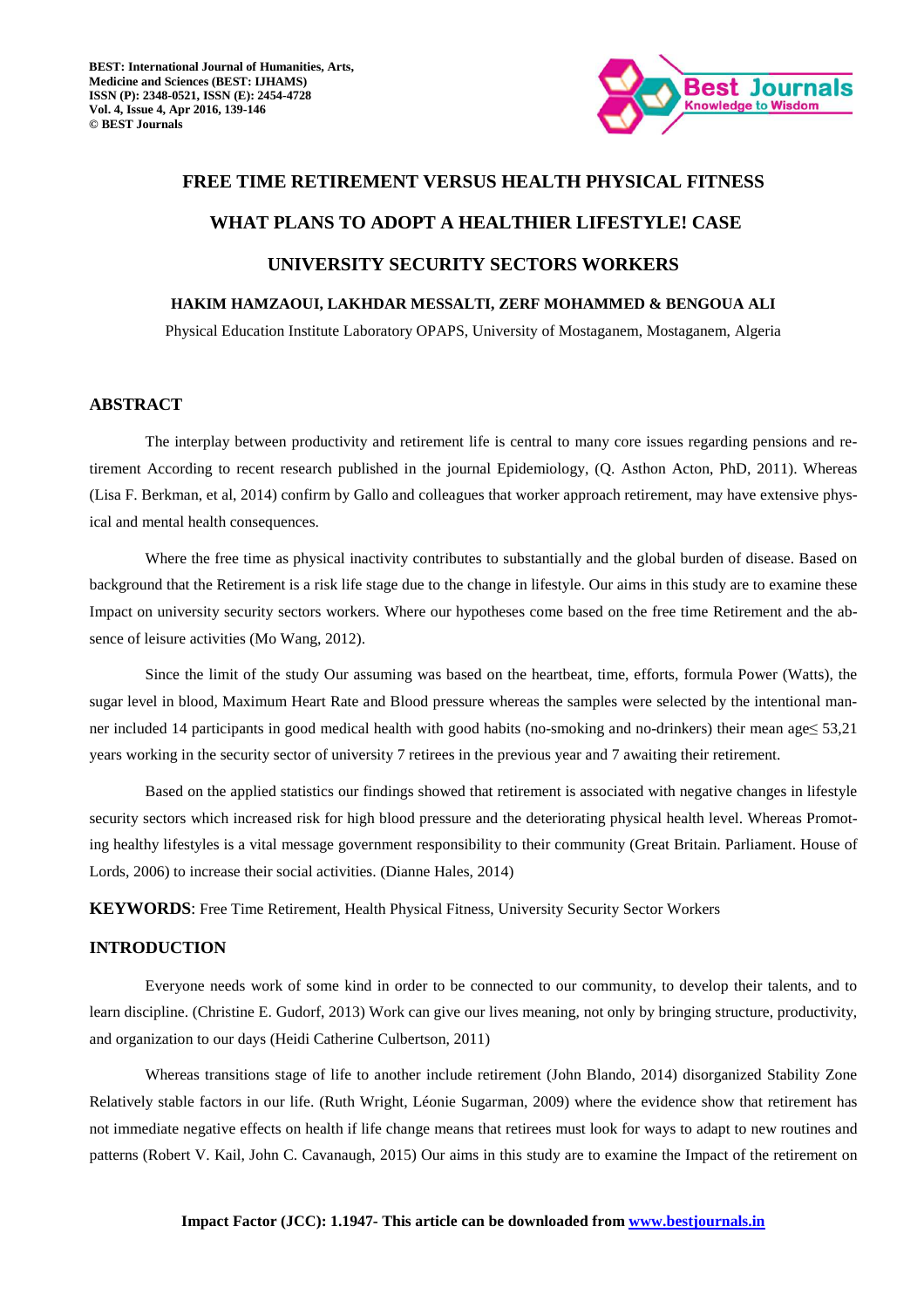various health outcomes security sectors. Base on the Retirement offers more free time where we recommend our retirees to Engaging in leisure activities (Mo Wang, 2012).

 Where Numerous studies have shown that physician recommendation is a powerful motivator to change lifestyle habits, including level of physical activity (James M. Rippe, 2013). Whereas The Results of Healthy Habits basic are eating three meals per day and avoid snacks, maintain normal body weight, exercise moderately, sleep seven or eight hours (Ron Meyers, 2003). Preparing for the retirement as transition is one of several key transition points over the life-course, which can have an impact on people's health (Lee Knifton, Neil Quinn, 2013) and (Michael L. Malone, MD, Paul R. Katz, MD, Mathy Mezey, 2013) whether Retirement brings with it not only the diminution in income, but also the loss of social prestige (K. Warner Schaie, Dan Blazer, James S. House, 2013).

 From this perspective the importance of this study was to reveal. On one hand the beneficial effects working as Physical activity to manage time life confirmed by (Dominic Haydn-Davies, Emerick Kaitell, 2010) and (Bette Loef, Ellen L. de Hollander, Cécile R.L. Bootb, Karin I. Proper, 2016). In other occupation time in the retired life become physical inactivity, which contributes substantially to the global burden of disease confirmed by (James F. Sallis and Jordan A. Carlson, 2015), (Pate, Russell R., Buchner, David, 2014) and (Lee, I-M, Shiroma FJ, Lobelo F, et al, 2012). Base on reviews of studies shows on one hand, no negative effects of retirement on physical or mental health (Lisa F. Berkman, Ichiro Kawachi, M. Maria Glymour, 2014). Where Other studies explored the impact of retirement on various health outcomes (Peter A. Bamberger, Samuel B. Bacharach, 2014).

 From that our addresses in this study come to examine the effects Retirement which offers more free time. Base on this backgrounder our data analysis come to check and prevent the effect of its devices quality of life in the decreased of fitness, health care, according to the recommendations Proposed by (Carroll et al, 2014), (de Hollander et al, 2015) and (Bette Loef, Ellen L. de Hollander, Cécile R.L. Bootb, Karin I. Proper, 2016).

## **METHODS**

#### **Study Population and Design**

 The data of This study were conducted in the Laboratory OPAPS" Physical Education Institute" University of Mostaganem for academic years 2014-2015. Where we have tested the sample based on the field test (Nick Draper, Helen Marshall, 2014) to esteem their ability to effort, vo2max Power anaerobic and leg explosive (VJ and Power), as we have measured Blood pressure and heartbeat to determine the impact of free time retirement on the health physical fitness between the retirees and non-retired as independent variables. whereas the sample was chosen by intentional method representing the university security sector workers their Baseline characteristics are listed in table one.

| <b>Variables</b>     |             |  | Mean  | <b>SD</b> |      | <b>Sig</b> | R       | <b>Sig</b> | IJ   | <b>Sig</b> |
|----------------------|-------------|--|-------|-----------|------|------------|---------|------------|------|------------|
| Wight                | Retired     |  | 78,28 | ,95       | .264 | 0.7        | $-.070$ | 0,88       | 0,01 | Small      |
|                      | Non-retired |  | 78.14 | 1.06      |      |            |         |            |      | Effect     |
| Age                  | Retired     |  | 53,28 | ,75       | 0,32 | 0.75       | 12      | ,80        | 0,01 | Small      |
|                      | Non-retired |  | 53.14 | ,89       |      |            |         |            |      | Effect     |
| <b>Service Years</b> | Retired     |  | 33,57 | 1,62      | 1,03 | ,33        | .01     | ,983       | 0,01 | Small      |
|                      | Non-retired |  | 32,71 | 1.49      |      |            |         |            |      | Effect     |

**Table 1: Shows Homogeneity Population Wight and Age**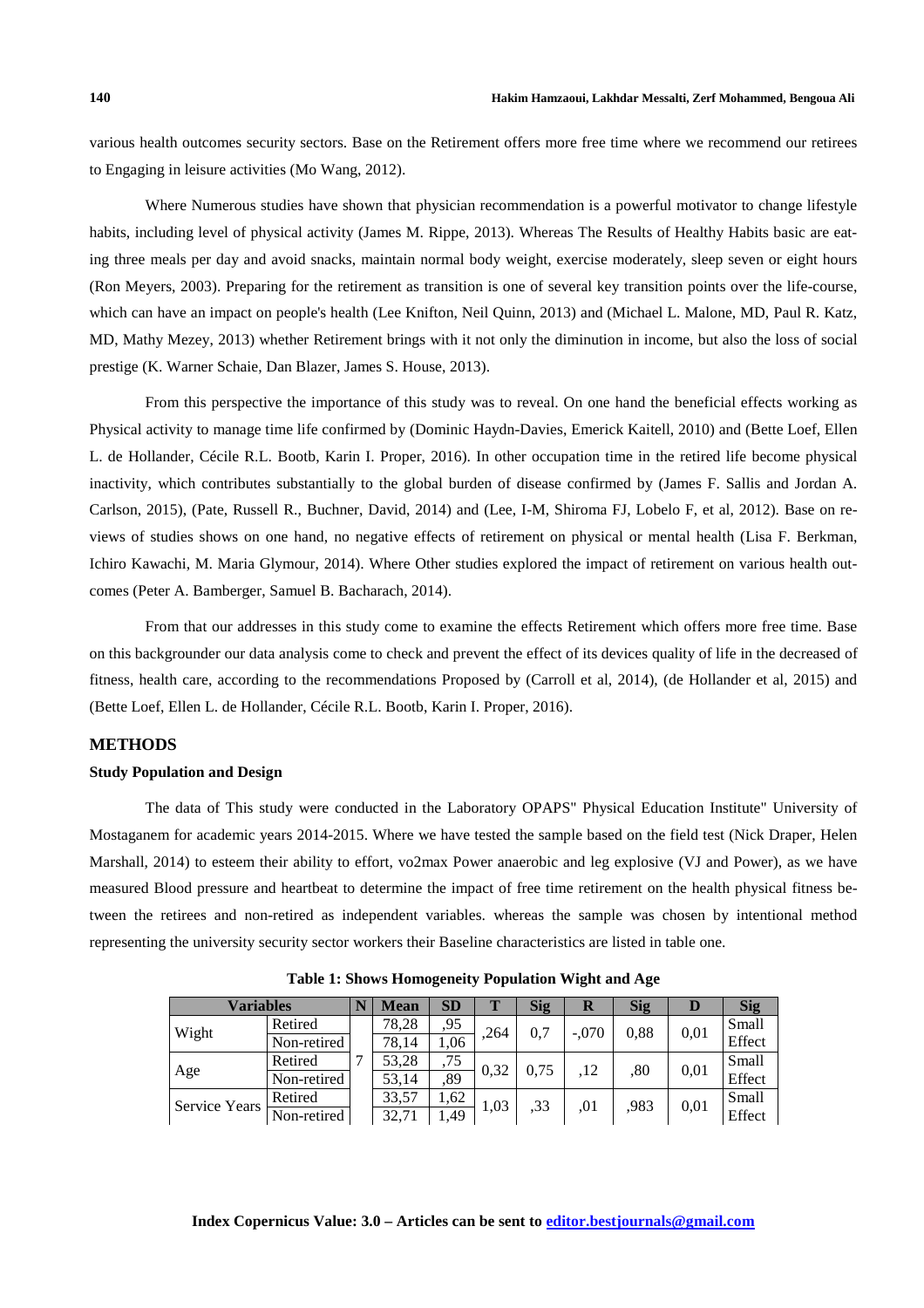#### **Free Time Retirement Versus Health Physical Fitness What Plans to Adopt 141 A Healthier Lifestyle! Case University Security Sectors Workers**

 For the credibility of our experience and these limits through the table 1 the homogeneity of our sample was calculated based on independent t-test and person correlation which they are not significant confirmed by the calculate of The effect size which is small between variables Wight age and service years

#### **STATISTICAL ANALYSIS**

 The research samples were selected by the intentional manner included 14 workers in security sector university of Mostaganem their average ages  $\pm 58$  years 7 from them are retirees in the previous year and where the other 7 awaiting their retirement. Based on homogeneity listed in table 1 our analysis, statistic was based on the calculated of the independent t test, the person correlation and the Effect Size at p value $\leq 0.05$ .

#### **MEASURES**

 Our focus of this study it is based on selective plan all samples do not smoke and drink alcohol in good medical health. In terms of tests we have tested the sample based on the basic protocol jump test (Tom Kortemeier, Todd Kortemeier, 2016) and bending the legs (Antonio Baena Extremera , Antonio Granero Gallegos, 2015). Where our assuming was based on the vertical jump test (Hermann O. Mayr, Stefano Zaffagnini, 2015) to calculate anaerobic muscular power - leg power for Ruffier-Dickson test (Jean Ferré, Philippe Leroux, 2009) we calculate the heartbeat and index adaptation to effort as basic medical assessment. Whereas to compute Power (Watts) (John McLester, Peter St. Pierre, 2007) (Jim Breithaupt, 2015) we chose power leg (W) = 21.72 x VJ (m) x mass (kg) (Nesta Wiggins-James,Rob James, 2005) (Greg Haff,Charles Dumke, 2012) for the anaerobic muscular power we chose the formula (SAYERS, S. et al, 1999)Peak power (W) =  $60.7 \times$  VJ (cm) + 45.3 x mass(kg) - 2055 (William D. McArdle, Frank I. Katch, Victor L. Katch, 2010), for Maximum Heart Rate to estimation of VO2max (Larry Hoover, 2013) VO2 max = 15 x (HRmax  $\div$  HRrest) we chose the formula of (UTH, N. et al, 2004) to calculate Blood pressure we used the electronic devices that measure the blood pressure at the elbow or wrist (Alan L. Rubin, 2011).

#### **RESULTS**

| <b>Variables</b>       |             |  | <b>Mean</b> | <b>SD</b> | Т    | Sig  | R      | <b>Sig</b> | D                     | <b>Sig</b>          |
|------------------------|-------------|--|-------------|-----------|------|------|--------|------------|-----------------------|---------------------|
| Systolic at rest       | Retired     |  | 117,14      | 1,95      | 2,75 | 0.01 | $-.21$ |            | $0,65 \mid 0,39 \mid$ | Large effect        |
|                        | Non-retired |  | 113,42      | 2,99      |      |      |        |            |                       |                     |
| Diastolic at rest      | Retired     |  | 82.57       | 5,25      | 2,13 | 0.04 | .44    | 0,32       | 0,27                  | Large effect        |
|                        | Non-retired |  | 77,42       | 3,59      |      |      |        |            |                       |                     |
| <b>Systolic Effort</b> | Retired     |  | 148,00      | 2,00      | 3,67 | 0,00 | .00.   |            | 0.53                  |                     |
|                        | Non-retired |  | 142,00      | 3,82      |      |      |        |            |                       | Large effect        |
| Diastolic Effort       | Retired     |  | 142.57      | 3,59      | 8,75 | 0,00 | ,31    | .49        |                       | $0,86$ Large effect |
|                        | Non-retired |  | 118,57      | 6,29      |      |      |        |            |                       |                     |

**Table 2: Shows the Blood Pressure at Rest and After 30 Squats in 45 Seconds** 

 Through the table 2 where the correlation is not significant due to the relationships between the blood pressure and the respiratory system according to (Marcus E. Raichle, Gordon M. Shepherd, 2014) where The recommended optimal normal blood pressure for healthy adults is 120 systolic and 80 diastolic (James T Willerson, David R. Holmes, Jr. , 2015) our results in the rest and effort are in the optimal normal whereas the differences in independent t test and effect size between or sample line with the confirmation of (HORVATH, ANTHONY, PHD, 2015) that Our heartbeat and our blood pressure determine our blood circulation and our general health. Because the Blood pressure is a combination of the force and rate of the heartbeat (Shahid Aziz, 2015) whereas to explain the increase in case Retired our find line with (James G.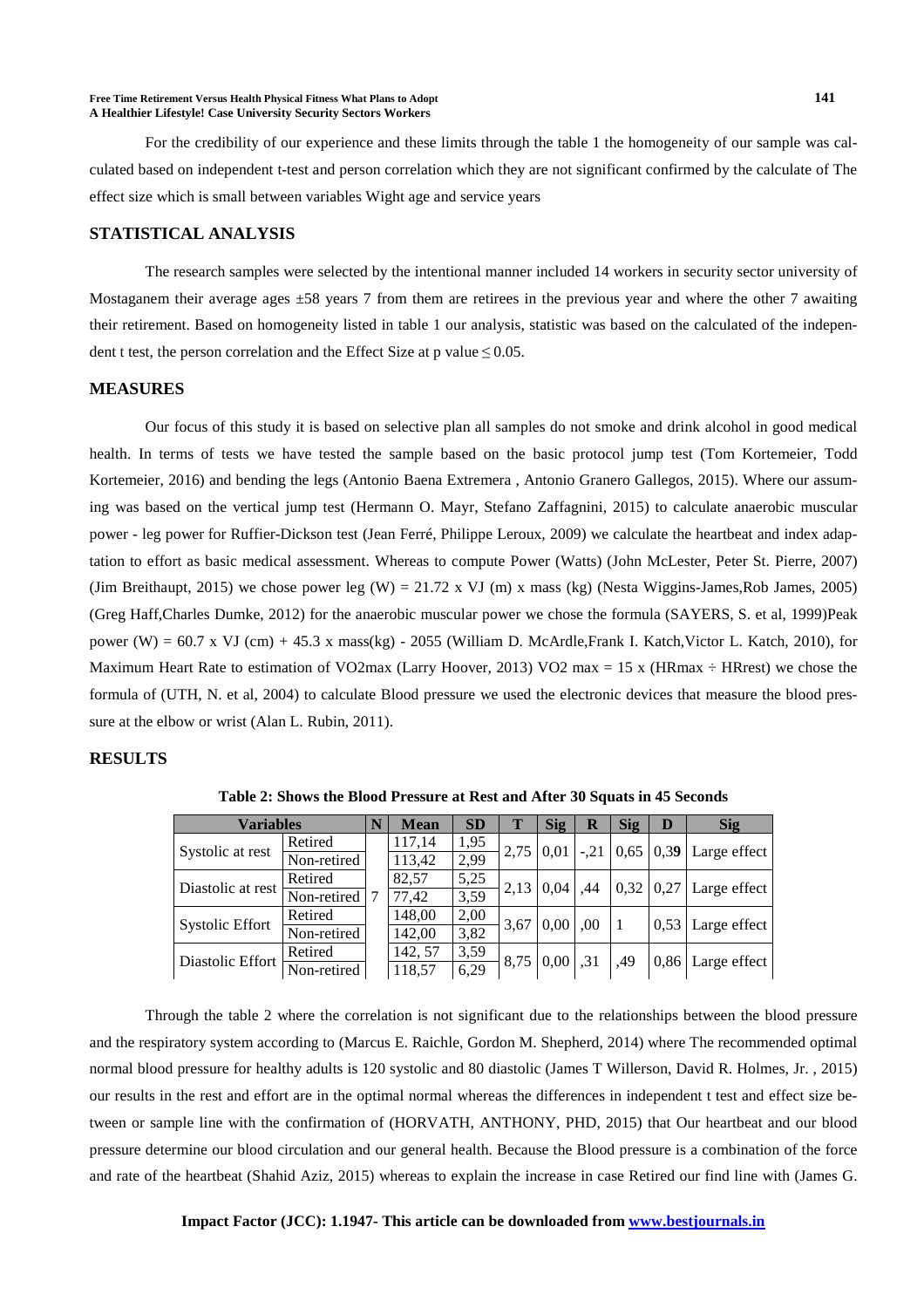Adams, 2012) which confirms that Any abnormality in the respiratory rate or oxygen saturation may affect the arterial oxygen continent to the respiratory rate and oxygen saturation. Based on that we confirm that the Free time retirement influence the system cardiovascular.

| <b>Variables</b>                                                             |             |   | <b>Mean</b> | <b>SD</b> | T       | <b>Sig</b> | $\mathbf R$ | <b>Sig</b> | D    | <b>Sig</b>   |
|------------------------------------------------------------------------------|-------------|---|-------------|-----------|---------|------------|-------------|------------|------|--------------|
|                                                                              | Retired     |   | 29,02       | 1,42      | $-4.99$ | 0,01       | .09         | ,85        | 0,67 | Large effect |
|                                                                              | Non-retired |   | 33,14       | 1,64      |         |            |             |            |      |              |
|                                                                              | Retired     |   | 21,71       | 3,40      | $-3.19$ | 0.01       | ,26         | ,572       |      | Large effect |
|                                                                              | Non-retired |   | 26,71       | 2,36      |         |            |             |            |      |              |
|                                                                              | Retired     | 7 | 2809,40     | 216,44    | $-2,97$ | 0.01       | .29         | .51        | 0,43 | Large effect |
|                                                                              | Non-retired |   | 3106,42     | 152,10    |         |            |             |            |      |              |
|                                                                              | Retired     |   | 3698,30     | 58,91     | $-3.10$ | 0.00       | ,27         | ,55        | 0,44 | Large effect |
|                                                                              | Non-retired |   | 4530,42     | 40.74     |         |            |             |            |      |              |
|                                                                              | Retired     |   | 14,54       | 1,01      | 5,43    | 0.00       | .04         | .99        | 0,71 | Large effect |
|                                                                              | Non-retired |   | 11,74       | ,90       |         |            |             |            |      |              |
| VO2max<br>$VI$ (cm)<br>Anaerobic power<br>Power leg<br>Index Ruffier-Dickson |             |   |             |           |         |            |             |            | 0,46 |              |

**Table 3: Shows the Characteristics of the Organism Functional Condition for a Moderate Effort** 

 Tough the table 3 where the independent T is significant in all compare variables which characteristics the health physical fitness organism functional condition in moderate effort the Effect Size have a Large effect in the opposite of the person correlation which is not significant from all we confirm the different health states of our samples which are in the benefit of Non-retired where our results line with the confirmation promote and maintain good health Moderate-intensity aerobic activity involves a moderate level of effort relative to an individual's aerobic fitness thing confirmed by (Jana Pelclová, 2015) whereas (Peter D. Le Roux, Joshua Levine, W. Andrew Kofke, 2013) that Outcomes are described by organism functional where Individuals who do not engage in any moderate or vigorous physical activity during leisure time risk Functional capacity declines (William D. McArdle, Frank I. Katch, Victor L. Katch, 2010) case of our Retired security. From the approve we confirm that free time in retirements can contribute to degradation of the level Health Physical Abilities. where this result is approved by (James F. Sallis and Jordan A. Carlson, 2015), (Pate, Russell R., Buchner, David, 2014), (Lee, I-M, Shiroma FJ, Lobelo F, et al, 2012). From the proof we agreed the judgment of (Stuart Biddle and Nanette Mutrie, 2001) that We must get serious importance about improving the health of the nation by affirming our commitment to healthy physical activity in our case integration our retirees' in leisure activities to improves the one's wellbeing (Robert Kail, John Cavanaugh, 2015).

## **DISCUSSIONS**

 From the table 2and3 we observe that the free time levels due to the retirement is a serious public health problem in our community which conducted to severe consequences (N. A. Garrett et al, 2004). where the Regular time works as structure case security sectors which their work is purely physical promote healthy (L. B. Robbins et al, 2001) increasing their capacity function which upon the quality of their life.

 However, in our case typically use that time to be healthier is improve in work not in the retirement where security time tend to be cam Physical inactivity which is recognized as an important risk factor for multiple causes of death and chronic morbidity and disability (Majid Ezzati, 2004). It also increases the risk of stroke and such other major cardiovascular risk factors as obesity, high blood pressure, low HDL ("good") cholesterol and diabetes (Noemie P. Beaulieu, 2008)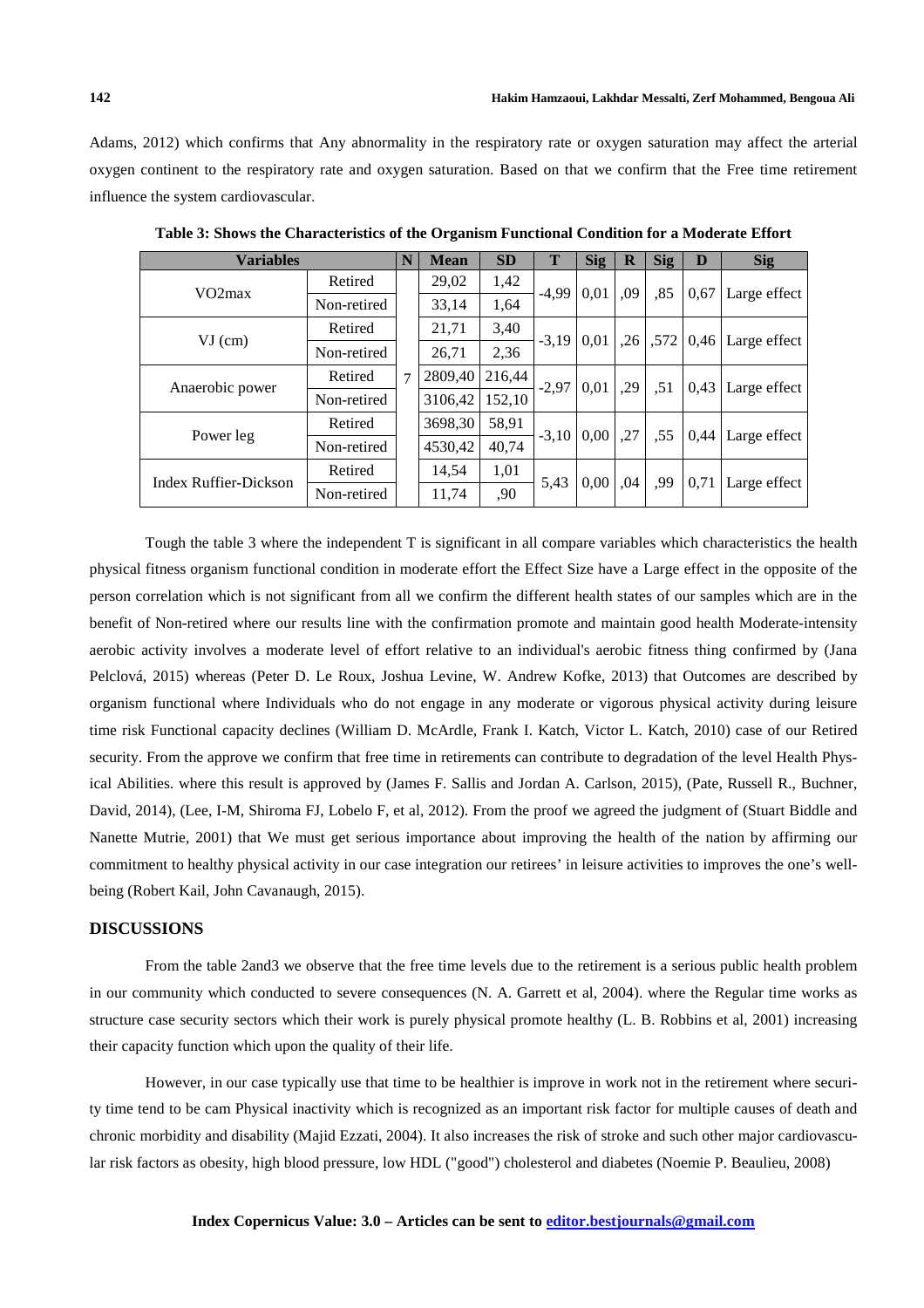#### **Free Time Retirement Versus Health Physical Fitness What Plans to Adopt 143 A Healthier Lifestyle! Case University Security Sectors Workers**

 In addition, the security works is composed by physical activity which improves endurance and strength, allowing you to perform activities more effectively and for longer periods. (Jerrold S. Greenberg, George B. Dintiman, Barbee Myers Oakes, 2004) based on the above our results confirm in one hand the negative effect of free time retirement inactive on health physical fitness where (Krell-Rösch, Janina, 2014) required integrating these retirees in society to improve the health fitness.

#### **CONCLUSIONS**

 Our findings showed that retirement is associated with negative changes in lifestyle security sec-tors which increased risk for high blood pressure and the deteriorating physical health level. Whereas Promoting healthy lifestyles is a vital message government responsibility to their com-munity (Great Britain. Parliament. House of Lords, 2006) to increase their social activities. (Dianne Hales, 2014) (Karin Volkwein-Caplan, 2013) (N. A. Garrett et al, 2004). We recommend our retirees to maintain their optimal health by regular, planned, and structured with the aim of improving or maintaining one or more aspects of physical fitness (Encyclopedia of Human Nutrition, 2012). Where (McConnell, Karen, Corbin, Charles, Corbin, David, 2014) and (Sharon A. Plowman and Denise L. Smith, 2013) confirm that Health-related physical fitness is composed of components representing as a vital component of the physical activities thing confirmed by (Anne Williams and Joanne Cliffe, 2011) and (John Porcari, Cedric Bryant, Fabio Comana, 2015). Whereas integrate these two very important content areas as lifestyle is a message to our committee retries that a regular exercise reduces the risk of heart disease (Virginia S Cowen, 2015).

#### **Conflict of Interest**

The author declares that there are no conflicts of interest.

#### **REFERENCES**

- 1. Alan L. Rubin. (2011). *High Blood Pressure for Dummies.* US: Wiley.com.
- 2. Anne Williams and Joanne Cliffe. (2011). *Primary PE: Unlocking the Potential.* UK: McGraw-Hill Education (UK).
- 3. Antonio Baena Extremera, Antonio Granero Gallegos. (2015). *Componentes básicos del currículum de Educación Física.* Deportiva: Ebooks Wanceulen.
- 4. Bette Loef, Ellen L. de Hollander, Cécile R.L. Bootb, Karin I. Proper. (2016). Physical activity of workers with and without chronic diseases. *Preventive Medicine Reports, 3,*, 30–35. doi:10.1016/j.pmedr.2015.11.008
- 5. Carroll et al. (2014). Vital signs: disability and physical activity—United States, 2009–2012. *MMWR Morb. Mortal. Wkly Rep, 63* (18), 407–413.
- 6. Christine E. Gudorf. (2013). *Comparative Religious Ethics: Everyday Decisions for Our Everyday Lives.* US: Fortress Press.
- 7. de Hollander et al. (2015). Beweeg- en sportgedrag van mensen met een chronische aandoening of lichamelijke beperking (Exercise- and sports behavior of people with a chronic disease or physical disability). *RIVM, Bilthoven*.
- 8. Dianne Hales. (2014). *An Invitation to Health.* US: CengageBrain.com.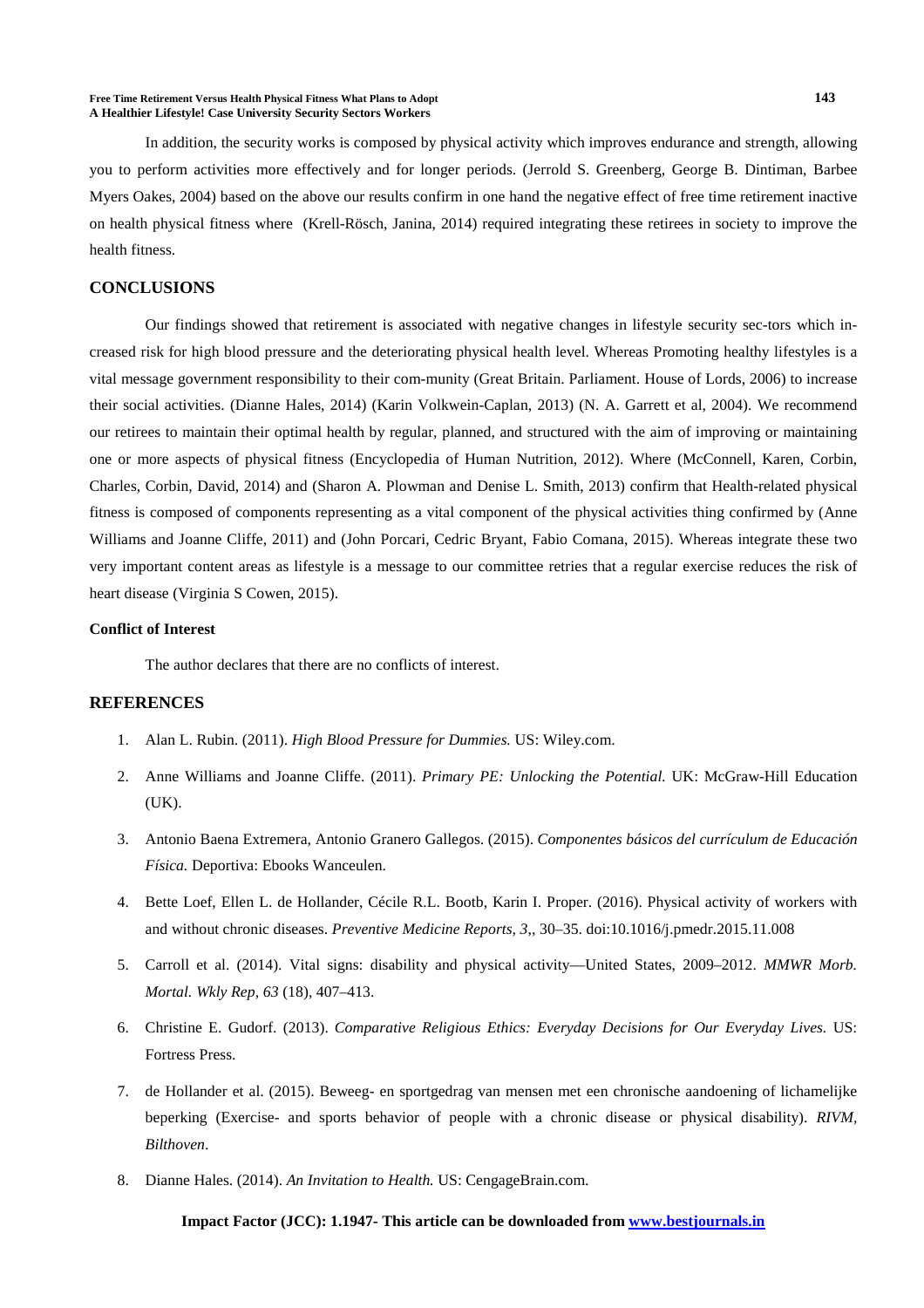- 9. Dominic Haydn-Davies, Emerick Kaitell. (2010). *Physical Education: Beyond the Curriculum.* USA: Coachwise 1st4sport.
- 10. *Encyclopedia of Human Nutrition.* (2012). UK: Access Online via Elsevier.
- 11. Great Britain. Parliament. House of Lords. (2006). The Parliamentary Debates (Hansard). *House of Lords official report, 692*, 1.
- 12. Greg Haff,Charles Dumke. (2012). *Laboratory Manual for Exercise Physiology.* US: Human Kinetics.
- 13. Heidi Catherine Culbertson. (2011). *Wisdom and Recipes: Things I Would Have Shared With My Daughter.* US: west bow press.
- 14. Hermann O. Mayr, Stefano Zaffagnini. (2015). *Prevention of Injuries and Overuse in Sports.* UK: Springer Shop.
- 15. HORVATH, ANTHONY, PHD. (2015). *CAPITALlessISM: A Macro Model for a strong National E-conomy.* USA: CAPITALlessISM.
- 16. James F. Sallis and Jordan A. Carlson. (2015). Population Health: Behavioral and Social Science Insights Physical Activity: Numerous Benefits and Effective Interventions. *Agency for Healthcare Research and Quality, Rockville, MD*. Retrieved from www.ahrq.gov/professionals/education/curriculum-tools/populationhealth/sallis.html
- 17. James G. Adams. (2012). *Emergency Medicine: Clinical Essentials.* China: Elsevier Health Sciences.
- 18. James M. Rippe. (2013). *Lifestyle Medicine, Second Edition.* US: CRC Press.
- 19. James T Willerson, David R. Holmes, Jr. (2015). *Coronary Artery Disease.* UK: Springer Shop.
- 20. Jana Pelclová. (2015). *Physical activity in the lifestyle of the adult and senior.* czrech: e-book english.
- 21. Jean Ferré, Philippe Leroux. (2009). *Préparation aux diplômes d'éducateur sportif.* FR: Editions Amphora.
- 22. Jerrold S. Greenberg, George B. Dintiman, Barbee Myers Oakes. (2004). *Physical Fitness and Wellness: Changing the Way You Look, Feel, and Perform.* UK: Human Kinetics.
- 23. Jim Breithaupt. (2015). *Physics.* UK: Palgrave Macmillan.
- 24. John Blando. (2014). *Counseling Older Adults.* US: Routledge.
- 25. John McLester, Peter St. Pierre. (2007). *Applied Biomechanics: Concepts and Connections.* US: CengageBrain.com.
- 26. John Porcari, Cedric Bryant, Fabio Comana. (2015). *Exercise Physiology.* USA: F.A. Davis.
- 27. K. Warner Schaie, Dan Blazer, James S. House. (2013). *Aging, Health Behaviors, and Health Outcomes.* US: Psychology Press.
- 28. Karin Volkwein-Caplan. (2013). *Sport Fitness Culture.* UK: Meyer & Meyer Verlag.
- 29. Krell-Rösch, Janina. (2014). *Interdependence of Physical (In-) Activity, Fitness and Cognition.* KIT Scientific Publishing.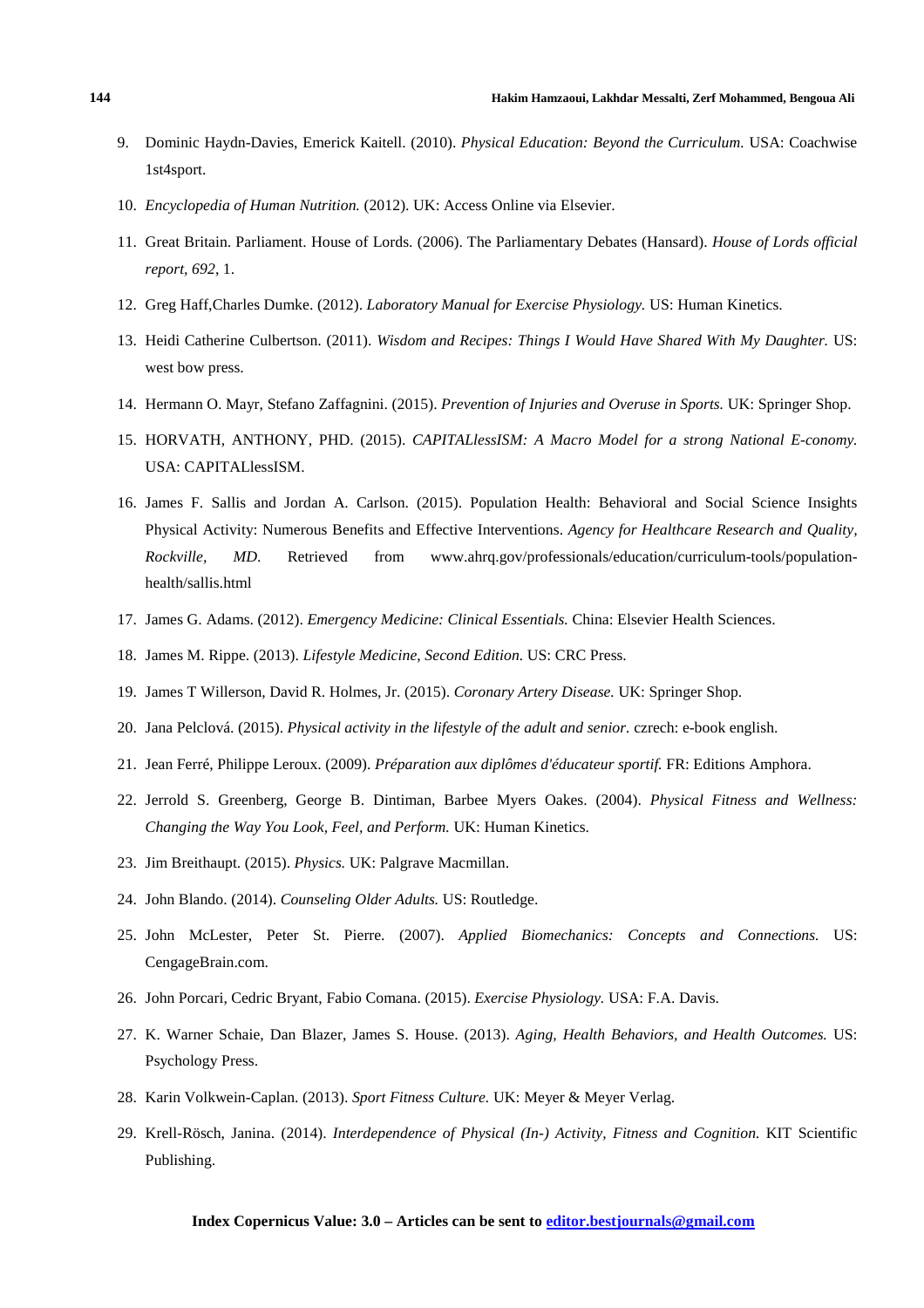- 30. L. B. Robbins et al. (2001). Physical activity research in nursing. *Journal of Nursing Scholarship, 33*( 4), 315– 321.
- 31. Larry Hoover. (2013). *Metabolic States: Notes on Stress, Nutrition and Exercise.* US: XLibris LLc.
- 32. Lee Knifton, Neil Quinn. (2013). *Public Mental Health: Global Perspectives.* UK: McGraw-Hill Education.
- 33. Lee, I-M, Shiroma FJ, Lobelo F, et al. (2012). Effect of physical inactivity on major non-communicable diseases worldwide: an analysis of burden of disease and life expectancy. *Lancet, 380*, 219-29.
- 34. Lisa F. Berkman, Ichiro Kawachi, M. Maria Glymour. (2014). *Social Epidemiology.* UK: Oxford University Press.
- 35. Lisa F. Berkman, Ichiro Kawachi, M. Maria Glymour. (2014). *Social Epidemiology.* UK: Oxford University Press.
- 36. Majid Ezzati. (2004). *Comparative Quantification of Health Risk.* Geneva: World Health Organization.
- 37. Marcus E. Raichle, Gordon M. Shepherd. (2014). *Angelo Mosso's Circulation of Blood in the Human Brain.* UK: Oxford University Press.
- 38. McConnell, Karen, Corbin, Charles, Corbin, David. (2014). *Health for Life.* USA: Human Kinetics.
- 39. Michael L. Malone, MD, Paul R. Katz, MD, Mathy Mezey. (2013). *The Encyclopedia of Elder Care: The Comprehensive Resource on Geriatric.* UK: Springer Publishing Company.
- 40. Mo Wang. (2012). *The Oxford Handbook of Retirement.* UK: Oxford University Press.
- 41. N. A. Garrett et al. (2004). Physical inactivity: direct cost to a health plan. *The American Journal of Preventive Medicine, 27*(4), 304–309.
- 42. Nesta Wiggins-James,Rob James. (2005). *AS PE for AQA.* UK: Heinemann.
- 43. Nick Draper, Helen Marshall. (2014). *Exercise Physiology: For Health and Sports Performance.* US: Routledge.
- 44. Noemie P. Beaulieu. (2008). *Physical Activity and Children: New Research.* USA: Nova.
- 45. Pate, Russell R., Buchner, David. (2014). *Implementing Physical Activity Strategies.* USA: Amazon France.
- 46. Peter A. Bamberger, Samuel B. Bacharach. (2014). *Retirement and the Hidden Epidemic.* UK: Oxford University **Press**.
- 47. Peter D. Le Roux, Joshua Levine, W. Andrew Kofke. (2013). *Monitoring in Neurocritical Care.* US: Elsevier Health Sciences.
- 48. Q.Asthon Acton, PhD. (2011). *Issues in Global, Public, Community, and Institutional Health.* USA: General edition.
- 49. Robert Kail, John Cavanaugh. (2015). *Human Development: A Life-Span View.* UK: CengageBrain.com.
- 50. Robert V. Kail, John C. Cavanaugh. (2015). *Human Development: A Life-Span View.* UK: CengageBrain.com.
- 51. Ron Meyers. (2003). *Habits of a Highly Effective Christian.* US: XulonPress.com.